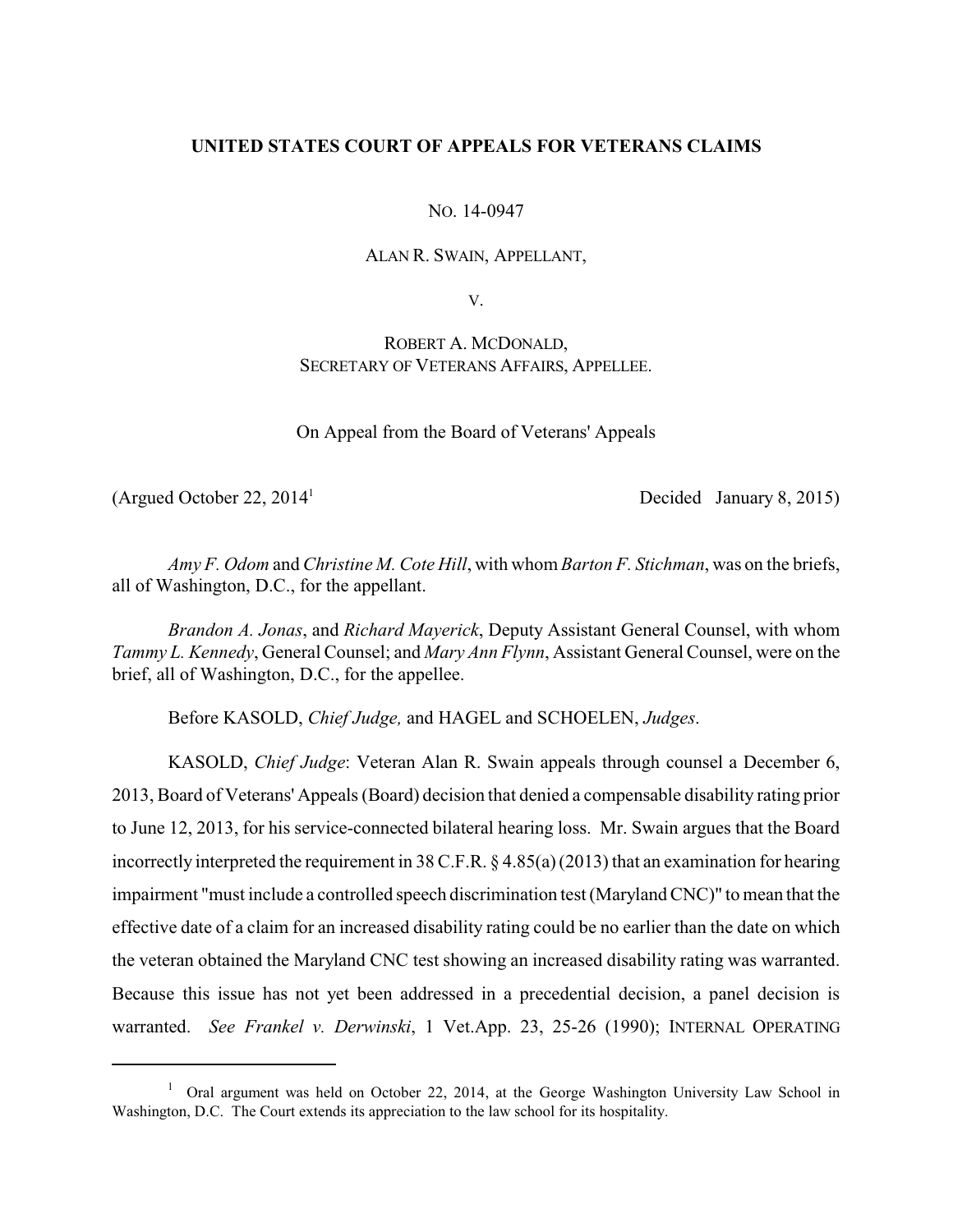PROCEDURE (IOP) I(b)(2) and (4). For the reasons stated below, the Court will reverse the Board determination that Mr. Swain is not entitled to a compensable disability rating prior to June 12, 2013, and remand this matter for the Board to assign a 10% disability rating effective November 10, 2009.

# **I. BACKGROUND AND FACTS**

Mr. Swain served in the U.S. Army from March 1953 until March 1955. In May 1956, he was granted service connection for high tone deafness (later redesignated as bilateral hearing loss), and was given a noncompensable disability rating, effective the day after he was discharged from service. Mr. Swain filed for an increased disability rating in October 2007; however, a February 2008 VA audiometric examination that utilized the Maryland CNC test did not reveal a compensable hearing loss, and a March 2008 regional office (RO) decision continued Mr. Swain's noncompensable disability rating.

Mr. Swain appealed the 2008 RO decision, and obtained and submitted two private audiometric examinations to VA. A November 10, 2009, private audiometric examination diagnosed "normal precipitously sloping to profound" hearing loss (Record (R.) at 210), and a December 9, 2010, private audiometric examination diagnosed "mild to profound" hearing loss in his right ear, and "mild to severe" hearing loss in his left ear (R. at 196). Neither examination noted which test was used to obtain the results, and the data demonstrating Mr. Swain's hearing threshold level in decibels was presented in graphical format.

In April 2013, the Board remanded the hearing loss claim for, inter alia, a VA audiometric examination, and requested that the examiner interpret the 2009 and 2010 private audiometric test results in relation to the examiner's own results of Mr. Swain's hearing loss. A VA audiometric examination using the Maryland CNC test was conducted on June 12, 2013. The results reflect a "normal precipitously sloping to profound" hearing loss in both ears, and the examiner opined that these results were "consistent with" Mr. Swain's November 2009 and December 2010 audiometric test results. R. at 105. A June 2013 RO decision granted Mr. Swain a 10% disability rating for bilateral hearing loss, with an effective date of June 12, 2013, the date of the VA audiometric examination.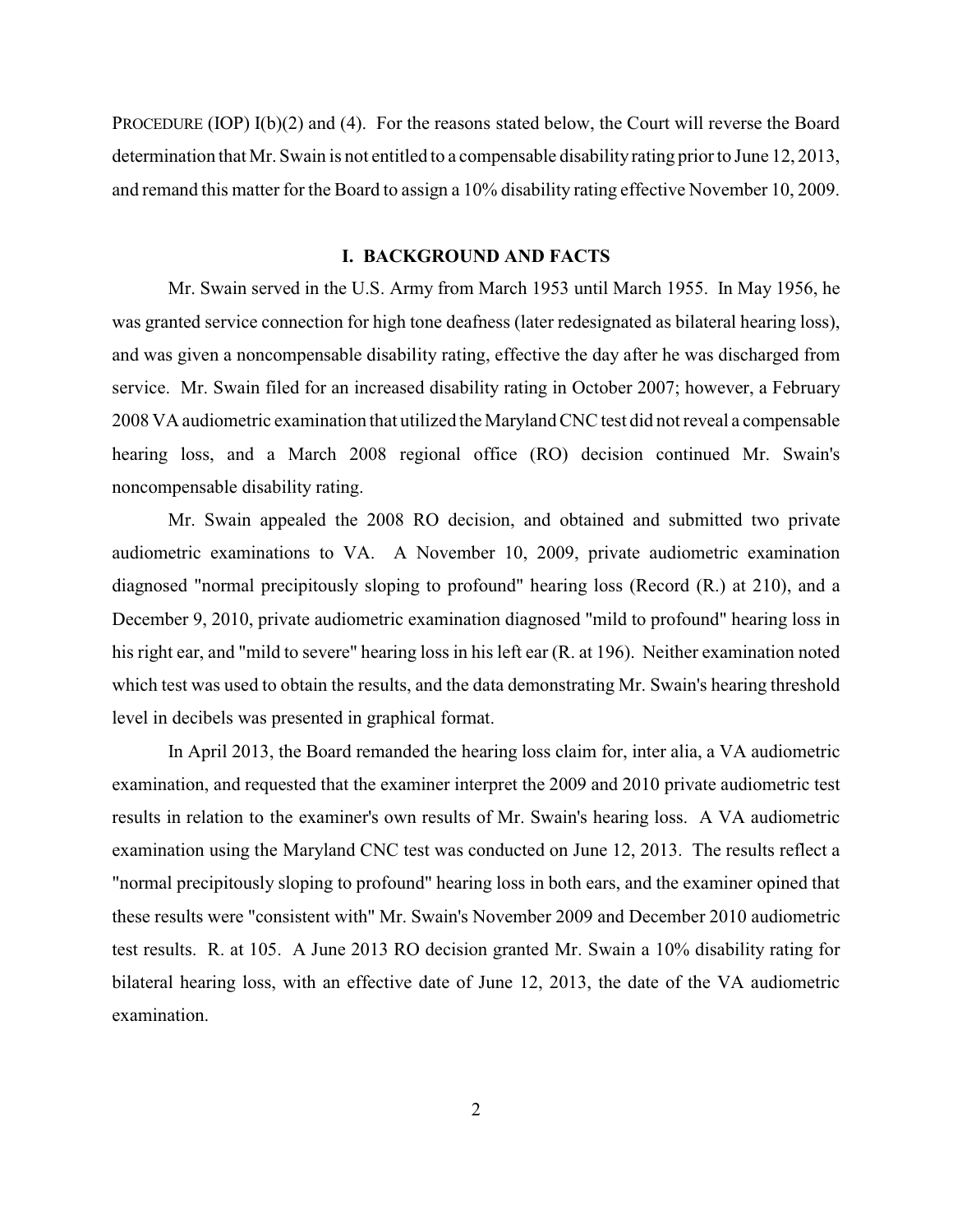Mr. Swain appealed the effective date of this decision, and the Board remanded the decision to determine the type of hearing tests used in the 2009 and 2010 private audiometric examinations, and to have a VA examiner interpret the numeric results of the 2009 and 2010 examinations. The 2009 examiner responded that she had used the NU-6 Word List, and not the Maryland CNC test, but the 2010 examiner failed to respond to multiple VA inquiries. The 2013 VA examiner identified the numeric results obtained in the 2009 and 2010 examinations, which he opined were consistent with the 2013 examination results.

In the decision on appeal, the Board noted that disability ratings for hearing loss are required by regulation to be based on the results of a Maryland CNC test, and viewed the effective date of a rating to be tied to the date of the test. Thus, because the June 12, 2013, audiometric examination was the only favorable examination known to have used the Maryland CNC test, the Board assigned the date of that examination as the effective date for a 10% disability rating for Mr. Swain's hearing loss.

### **II. THE PARTIES' ARGUMENTS**

#### *Appellant*

Mr. Swain argues that reversal is required because the Board incorrectly interpreted the requirement for use of the Maryland CNC test contained in § 4.85(a) as a requirement for establishing the effective date of an increased disability rating as of the date of the test. Mr. Swain acknowledges that the Maryland CNC test is required to determine the disability rating, but he contends that the effective date should be set in accordance with "the facts found," and that the Secretary must consider "all of the evidence of record from the time of the veteran's application." Appellant's Brief (Br.) at 5 (quoting *Hart v. Mansfield*, 21 Vet.App. 505, 509 (2007) (internal quotation marks and citations omitted)).

More specifically, Mr. Swain does not contend that the 2009 and 2010 examinations alone were sufficient to support his application for increased benefits. Rather, he argues that the 2013 examiner's opinion that the 2009 and 2010 examinations were consistent with the 2013 examination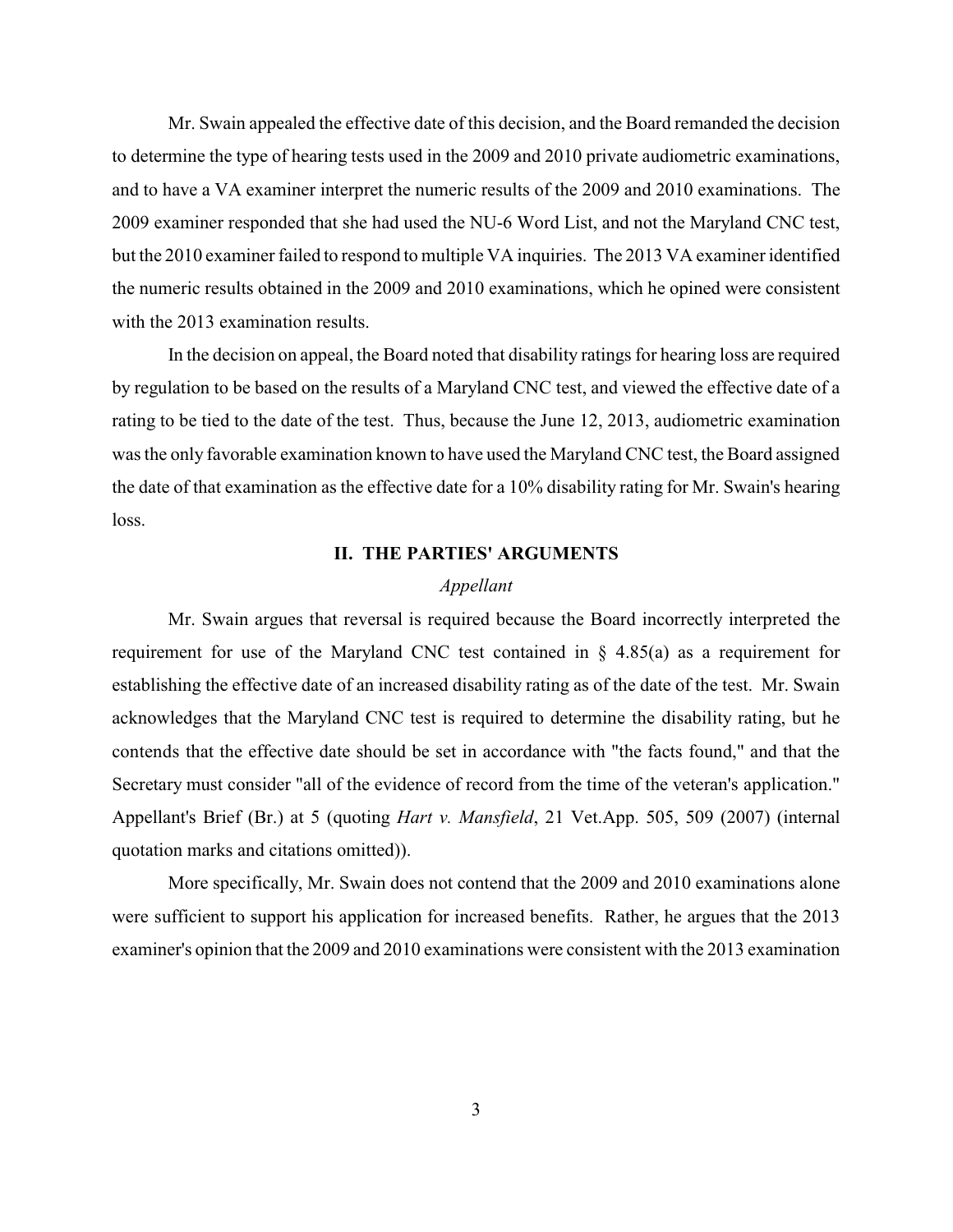was sufficient to support a finding that the effective date of his compensable disability rating should be the date of the 2009 audiometric examination.<sup>2</sup>

In the alternative, Mr. Swain argues that remand is warranted because the Board failed to provide an adequate statement of reasons or bases for rejecting the medical examiner's retrospective opinion that the 2009 and 2010 audiometric test results were consistent with the 2013 audiometric test results, which warranted a 10% disability rating.

#### *Appellee*

The Secretary argues that the effective date for an increased rating claim for hearing loss is contingent upon the date that the veteran received a hearing loss examination that complies with § 4.85(a), which includes the requirement that a Maryland CNC test be utilized. The Secretary further argues that for disability ratings that require the use of a specific test, retrospective medical opinions are not for application because the examiner necessarily would have to speculate as to the level of past disability because the required, specific test cannot be conducted retroactively. Thus, the Secretary argues that *Chotta v. Peake*, 22 Vet.App. 80 (2008) (recognizing that a retrospective examination might permit an examiner to provide a retroactive diagnosis), and its progeny are not for application in the hearing disability context. Rather, he contends that the holding in *Chotta* is limited to claims for benefits for post-traumatic stress disorder (PTSD) and other disabilities in which the symptoms are readily observable and can be diagnosed retroactively. The Secretary further points out that the Court's language in *Chotta* referring to retrospective opinions is only permissive.

At oral argument, counsel for the Secretary stated that with an original claim for benefits for hearing loss, the date the claim was filed may be assigned as the effective date if the Maryland CNC test was conducted within a reasonable time after the claim was filed. In response to questions concerning why an increased rating claim would be treated any differently, counsel suggested that the effective dates for original claims and increased rating claims are controlled by different laws.

 $^2$  Mr. Swain asks only for an effective date as of the November 2009 examination and no earlier. Furthermore, he does not contest the 10% disability rating.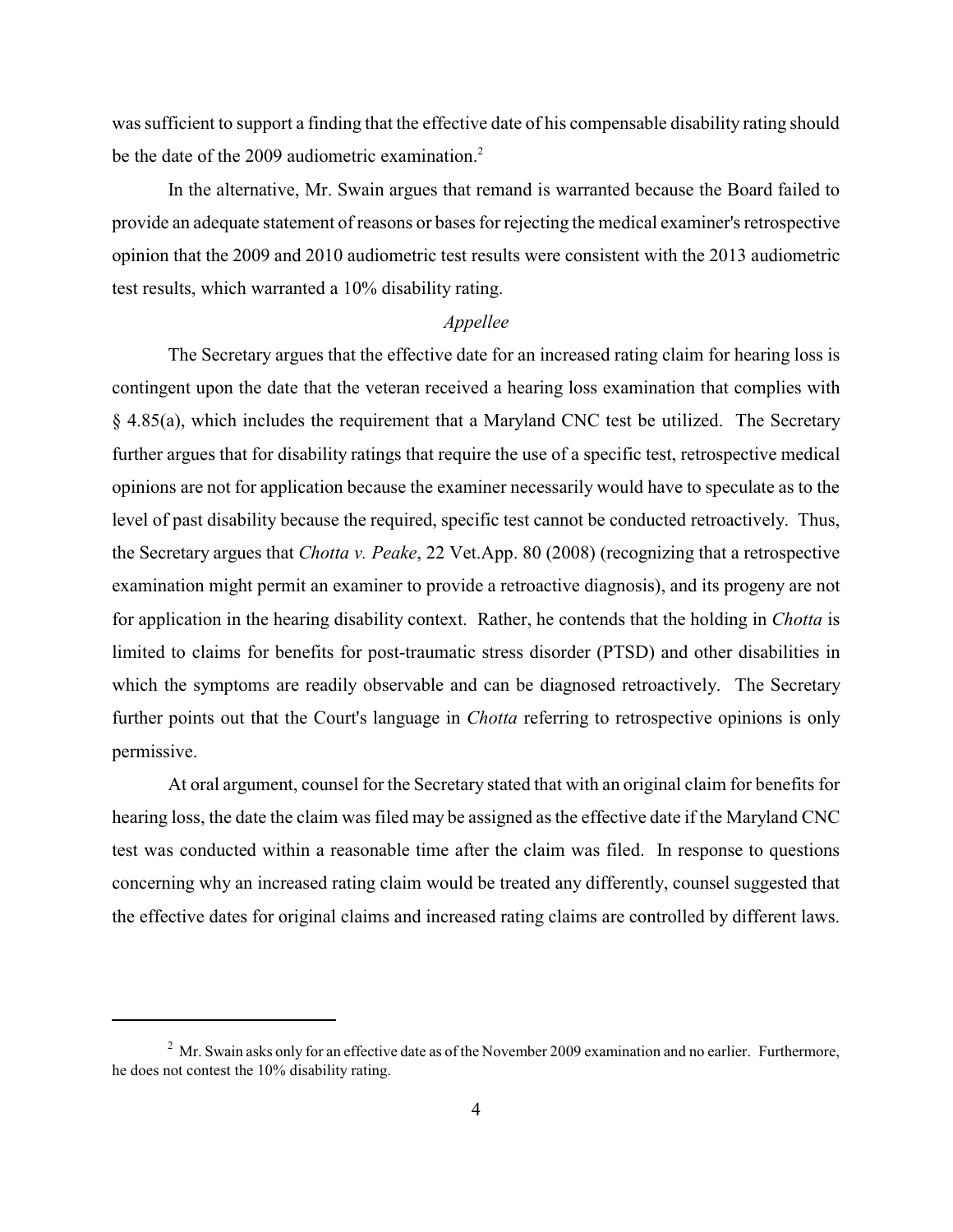#### **III. DISCUSSION**

There is no dispute that  $\S 4.85(a)$ , in effect both at the time of the underlying Board decision and today, requires use of the Maryland CNC test to determine the degree of a veteran's hearing loss, unless the examiner certifies that use of the test is not appropriate – which is not an issue here. Rather, the issue is whether the requirement of  $\S 4.85(a)$  that an examination for hearing impairment purposes "include a controlled speech discrimination test (Maryland CNC)" means that the effective date of a claim for an increased disability rating for hearing loss may not be earlier than the date on which the veteran obtained the Maryland CNC test showing an increased disability rating was warranted.

The "interpretation of a statute or regulation is a question of law," *Lane v. Principi*, 339 F.3d 1331, 1339 (Fed. Cir. 2003), and our review is performed de novo, *Kent v. Principi*, 389 F.3d 1380, 1384 (Fed. Cir. 2004). "Statutory [and regulatory] interpretation begins with the language of the statute, the plain meaning of which we derive from its text and its structure." *McEntee v. Merit Sys. Prot. Bd.*, 404 F.3d 1320, 1328 (Fed. Cir. 2005); *see Sharp v. Shinseki*, 23 Vet.App. 267, 271 (2009); *see also McGee v. Peake*, 511 F.3d 1352, 1356 (Fed. Cir. 2008); *Gardner v. Derwinski*, 1 Vet.App. 584, 586 (1991) ("Determining a statute's plain meaning requires examining the specific language at issue and the overall structure of the statute." (citing *Bethesda Hosp. Ass'n v. Bowen*, 485 U.S. 399, 403-05 (1988))), *aff'd sub nom. Gardner v. Brown*, 5 F.3d 1456 (Fed. Cir.1993), *aff'd*, 513 U.S. 115, 115 (1994). A fundamental canon of statutory construction is that the words of a statute are given "their 'ordinary, contemporary, common meaning,' absent an indication Congress intended them to bearsome different import." *Williams v. Taylor*, 529 U.S. 420, 431 (2000) (quoting *Walters v. Metro. Ed. Enters., Inc*., 519 U.S. 202, 207 (1997)); *see also Perrin v. United States*, 444 U.S. 37, 42 (1979) (stating that "unless otherwise defined, words [in a statute] will be interpreted as taking their ordinary, contemporary, common meaning") (citing *Burns v. Alcala*, 420 U.S. 575, 580-81 (1975)); *McGee*, 511 F.3d at 1356; *Trafter*, 26 Vet.App. at 284. The canons of statutory interpretation also apply to interpreting regulations. *Smith v. Brown*, 35 F.3d 1516, 1523 (Fed. Cir. 1994), *superseded by statute as stated in Samish Indian Nation v. United States*, 419 F.3d 1355 (Fed. Cir. 2005).

Title 38, section 4.85(a) of the Code of Federal Regulations provides: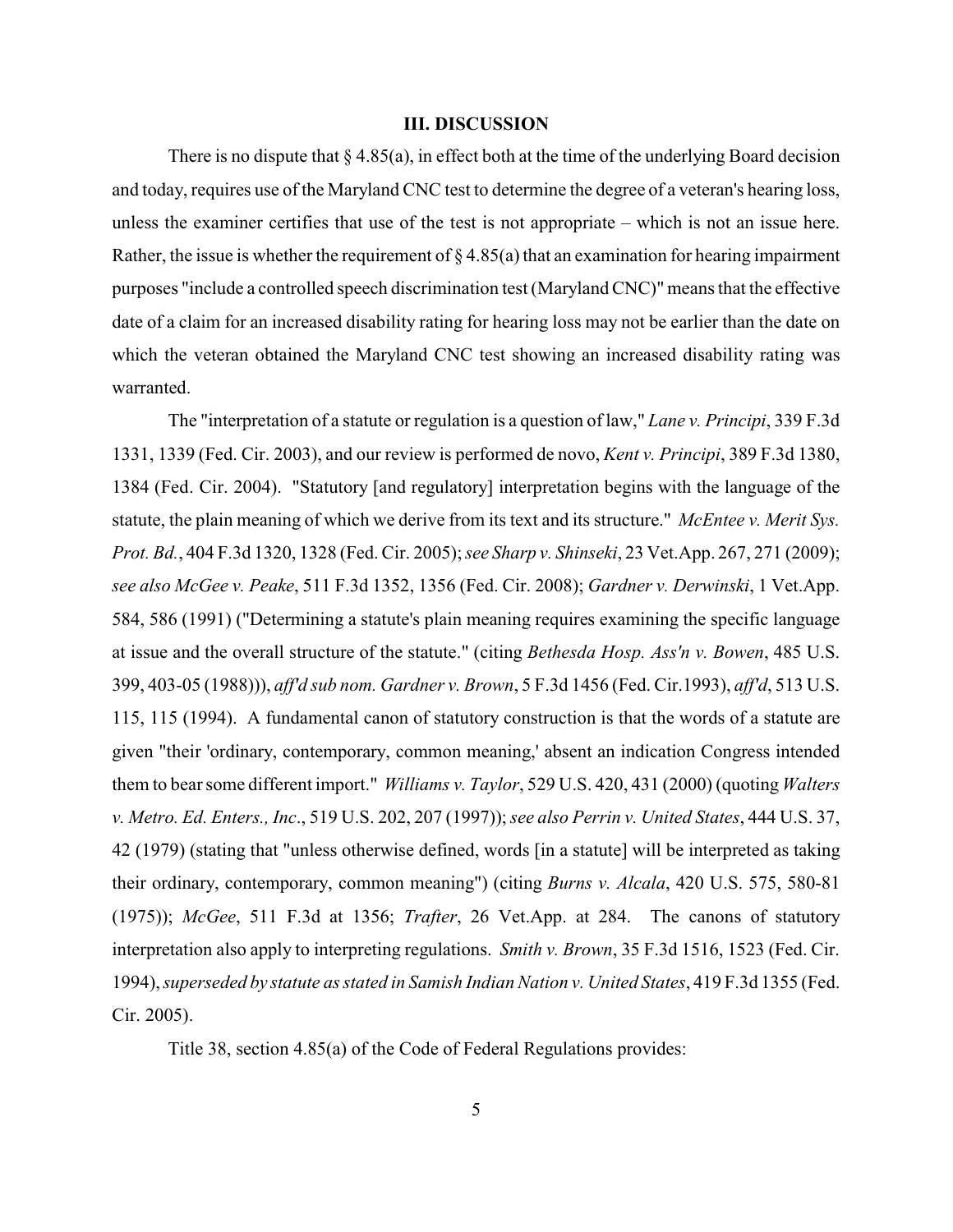An examination for hearing impairment for VA purposes must be conducted by a state-licensed audiologist and must include a controlled speech discrimination test (Maryland CNC) and a puretone audiometry test.

38 C.F.R. § 4.85(a) (2014).

In the remaining subsections, § 4.85 defines how to determine the disability rating based on the percent of speech discrimination and puretone threshold average obtained during an audiometric examination. Significantly, the plain language of the regulation does not mention the effective date of disability ratings for hearing loss or otherwise indicate that the effective date for the assignment of benefits for hearing loss is tied to the date of a Maryland CNC examination. Therefore, based on the plain language of the regulation, 38 C.F.R. § 4.85 does not control the effective date of the appellant's claim.

Although the Secretary and the Board note that  $\S 4.85(a)$  requires ratings for hearing loss to be based on a mechanical application of the rating schedule as held in *Lendenmann v. Principi*, 3 Vet.App. 345, 349 (1992) (addressing the requirement for a puetone audiometry test), both fail to appreciate that § 4.85(a) says nothing about an effective date, and nothing in *Lendenmann* suggests that the assignment of an effective date is based on a mechanical application of the rating schedule. Indeed, read in context, the *Lendenmann* statement regarding the "mechanical application" of the rating schedule refers to the assignment of disability ratings, and not the effective date. *Id*. Thus, neither the plain language of § 4.85(a) nor prior caselaw supports an interpretation that the effective date of a claim for benefits for hearing loss is controlled by  $\S$  4.85(a).<sup>3</sup>

In contrast, both 38 U.S.C. § 5110 and 38 C.F.R. § 3.400 (2014) explicitly address and govern the effective dates for disability compensation claims, including increased rating claims, and these provisions generally tie an effective date to the earliest date a disability or an increase in

<sup>&</sup>lt;sup>3</sup> On September 8, 2014, after briefing in this case had concluded, the U.S. Court of Appeals for the Federal Circuit (Federal Circuit) decided *Young v. McDonald*, 766 F.3d 1348 (Fed. Cir. 2014). At oral argument, neither party was aware of the decision and, therefore, it could not be discussed. Neither party has since sought to file supplemental briefing on *Young's* applicability to this case. The Court considered *Young* and finds that it does not alter this decision.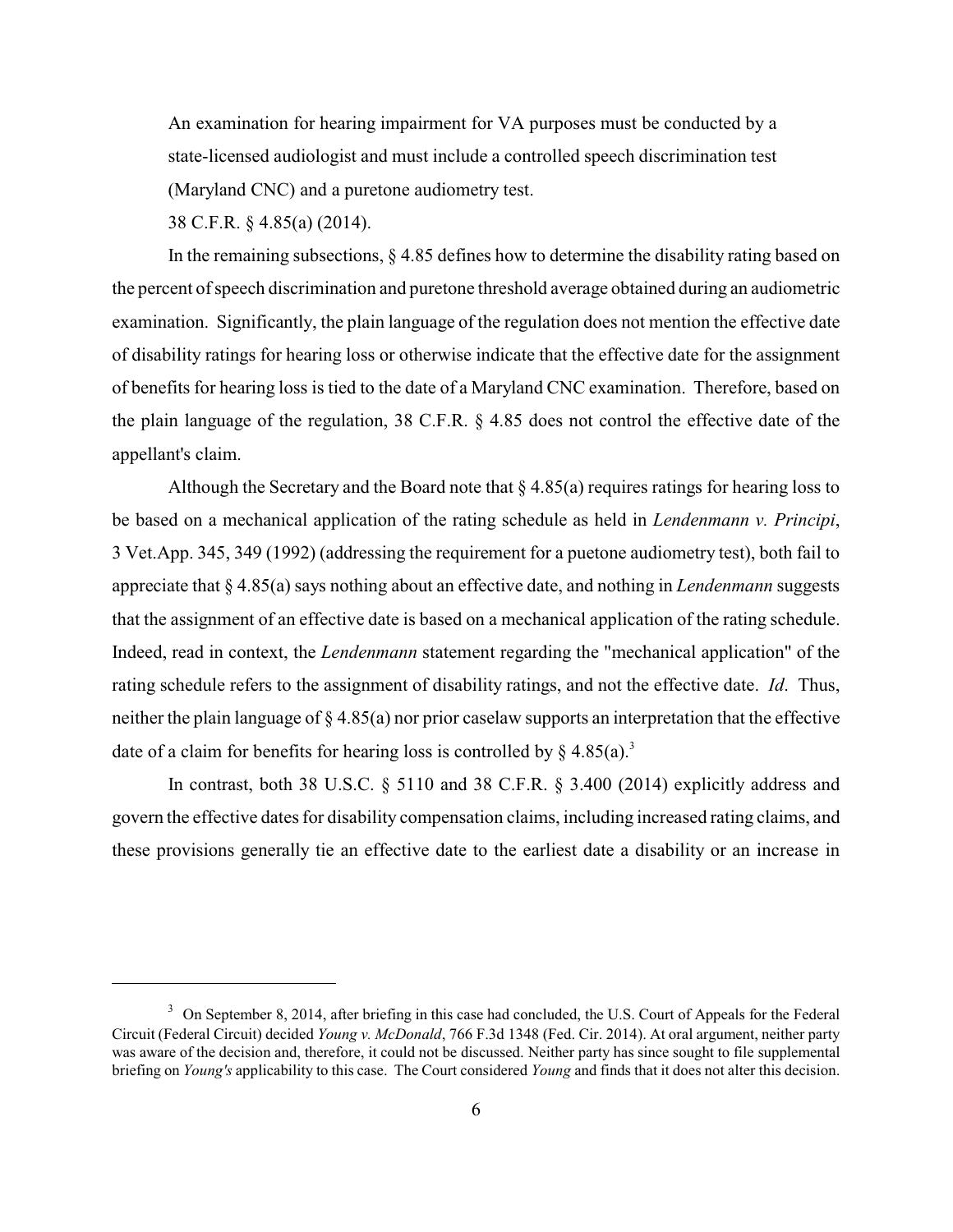disability is ascertainable or to the date the claim was received, whichever is later.<sup>4</sup> Specifically, as to an increased rating claim, section 5110(b)(3) provides that "[t]he effective date of an award of increased compensation shall be the earliest date as of which it is ascertainable that an increase in disability had occurred, if application is received within one year from such date." *See also* 38 C.F.R. § 3.400(o)(2) (same). Thus, we have held that an "effective date should not be assigned mechanically based on the date of a diagnosis. Rather, all of the facts should be examined to determine the date that [the veteran's disability] first manifested." *DeLisio v. Shinseki*, 25 Vet.App. 45, 58 (2011); *Hazan v. Gober*, 10 Vet.App. 511, 521 (1997) (noting that for increased ratings claims, section 5110(b)(2) requires VA to "review *all the evidence of record*" (emphasis in original)). Therefore, the effective date for an increased rating, indeed, as well as for an initial rating or for staged ratings, is predicated on when the increase in the level of hearing loss can be ascertained. *See* 38 U.S.C. § 5110; 38 C.F.R. § 3.400 (2014); *Fenderson v. West*, 12 Vet.App. 119, 126 (1999) (recognizing that "separate ratings can be assigned for separate periods of time based on facts found"); *see also Gaston v. Shinseki*, 605 F.3d 979, 983 (Fed. Cir. 2010) (noting that section 5110(b)(2) specifies that the "effective date of an increase 'shall be the earliest date' that the evidence shows 'an increase in disability had occurred'") (citing section 5110(b)(2)); *DeLisio*, *supra*.

Succinctly stated, the Secretary's contention that  $\S 4.85(a)$  requires the effective date for an increased disability claim to be set in accordance with the date a Maryland CNC test is administered not only adds words to the regulation that are not there, but it also conflicts with the plain meaning of section 5110(b)(3), which requires the effective date of an award of increased compensation to be "the earliest date as of *which it is ascertainable* that an increase in disability had occurred." 38 U.S.C. § 5110(b)(3) (emphasis added).

<sup>&</sup>lt;sup>4</sup> Although counsel for the Secretary is correct in stating that the law governing the effective date for an increased rating claim differs from that governing the effective date for an initial claim, the only substantive difference is that the effective date for an increased rating may be up to one year earlier than the date of the claim, while the earliest effective date for an initial claim is the date the veteran left service if the claim is filed within one year of service, otherwise the effective date is the date of the claim. For both initial claims and increased rating claims, the effective date can be no earlier than the date it was factually ascertainable that the veteran had a hearing disability or an increase in a hearing disability. *Compare* 38 U.S.C. § 5110(b)(1) (tying effective date to day after separation from service if claim is filed within one year of such separation), *and* 38 C.F.R. § 3.400(b)(2) (2014) (same), *with* 38 U.S.C. § 5110(b) (tying effective date to date increase in disability can be ascertained if claim is filed within one year of that increase), *and* 38 C.F.R. § 3.400(o) (same). *See also* 38 U.S.C. § 5110(a) (stating general rule that effective date is date of claim or fixed in accordance with facts found, whichever is later); 38 C.F.R. § 3.400 (same).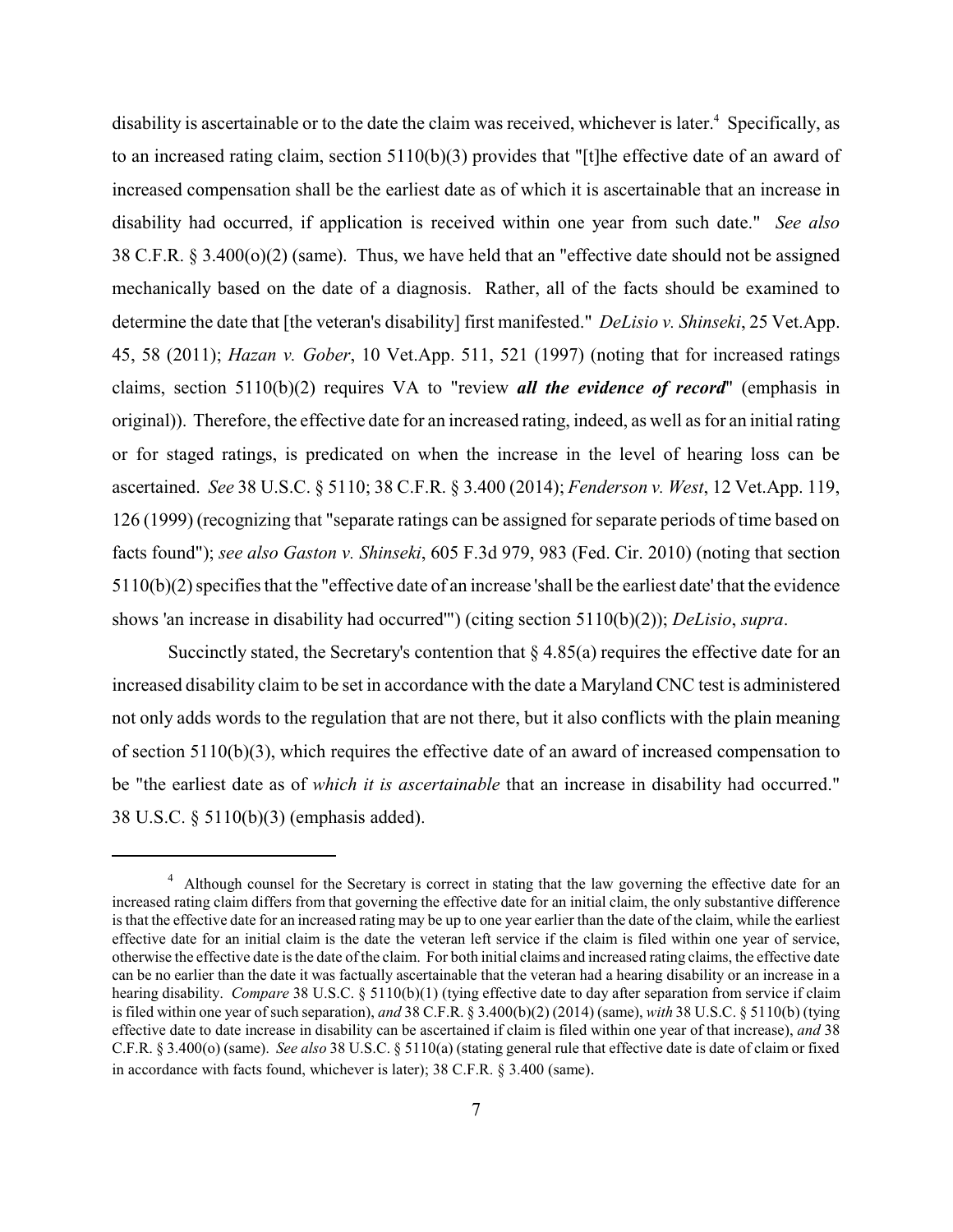It is axiomatic that a regulation may not trump the plain language of a statute. *See Robbins v. Bentsen*, 41 F.3d 1195, 1198 (7th Cir. 1994). Thus, even if § 4.85(a) were read to require the effective date for an increased rating claim for hearing loss to be tied to the date of a Maryland CNC test without weighing other evidence in the record, the regulation could not stand. *See Kilpatrick v. Principi*, 16 Vet.App. 1, 7-8 (2002) (invalidating a regulation to the extent that such regulation conflicted with a statute). Here, however,  $\S 4.85(a)$  is silent with regard to effective dates, and we need not, and will not, read it as in conflict with section 5110(b)(3). *See Robbins*, *supra* (refusing to read statute and regulation as in conflict where such reading is not necessary); *see also Smith v. Brown*, 35 F.3d 1516, 1526 (Fed. Cir. 1994) (citing *LaVallee Northside Civic Ass'n v. V.I. Coastal Zone Mgmt. Comm'n*, 866 F.2d 616, 623 (3d Cir.1989), for the proposition that "regulations must be construed to avoid conflict with a statute if fairly possible"); *Passamaquoddy Tribe v. Maine*, 897 F. Supp. 632, 635 (D. Me. 1995) ("unequivocal language" of statute trumps general provisions that are silent on an issue).

In sum, we find no basis for the Secretary's contention that  $\S 4.85(a)$  governs the effective date for hearing loss ratings or that the effective date for hearing loss for an increased rating claim can be no earlier than the date of a Maryland CNC test. As described above, unless otherwise specifically noted in the statute or regulation, section 5110 and § 3.400 govern the effective date for disability benefits claims.

Although a misapplication of law generally warrants remanding a matter for the Board to apply the correct law, remand is not required when the facts found by the Board support only one conclusion. *See Johnson v. Brown*, 9 Vet.App. 7, 10 (1996) (noting that "when the only permissible view of the evidence is contrary to that found by the [Board], reversal is the appropriate remedy"). This is the case here. The unrefuted record, as found by the Board, includes hearing test results from November 10, 2009, and December 9, 2010, that were determined by a medical examiner to reflect hearing loss consistent with the June 2013 Maryland CNC test results. The only reason the Board did not assign an effective date as of the November 10, 2009, audiometric test is because the Board thought it could assign an effective date only as of the date of a Maryland CNC test. The Board, as explained above, was wrong. The ascertained fact is that Mr. Swain had hearing loss as of November 10, 2009, consistent with the June 2013 Maryland CNC test results, and, inasmuch as that